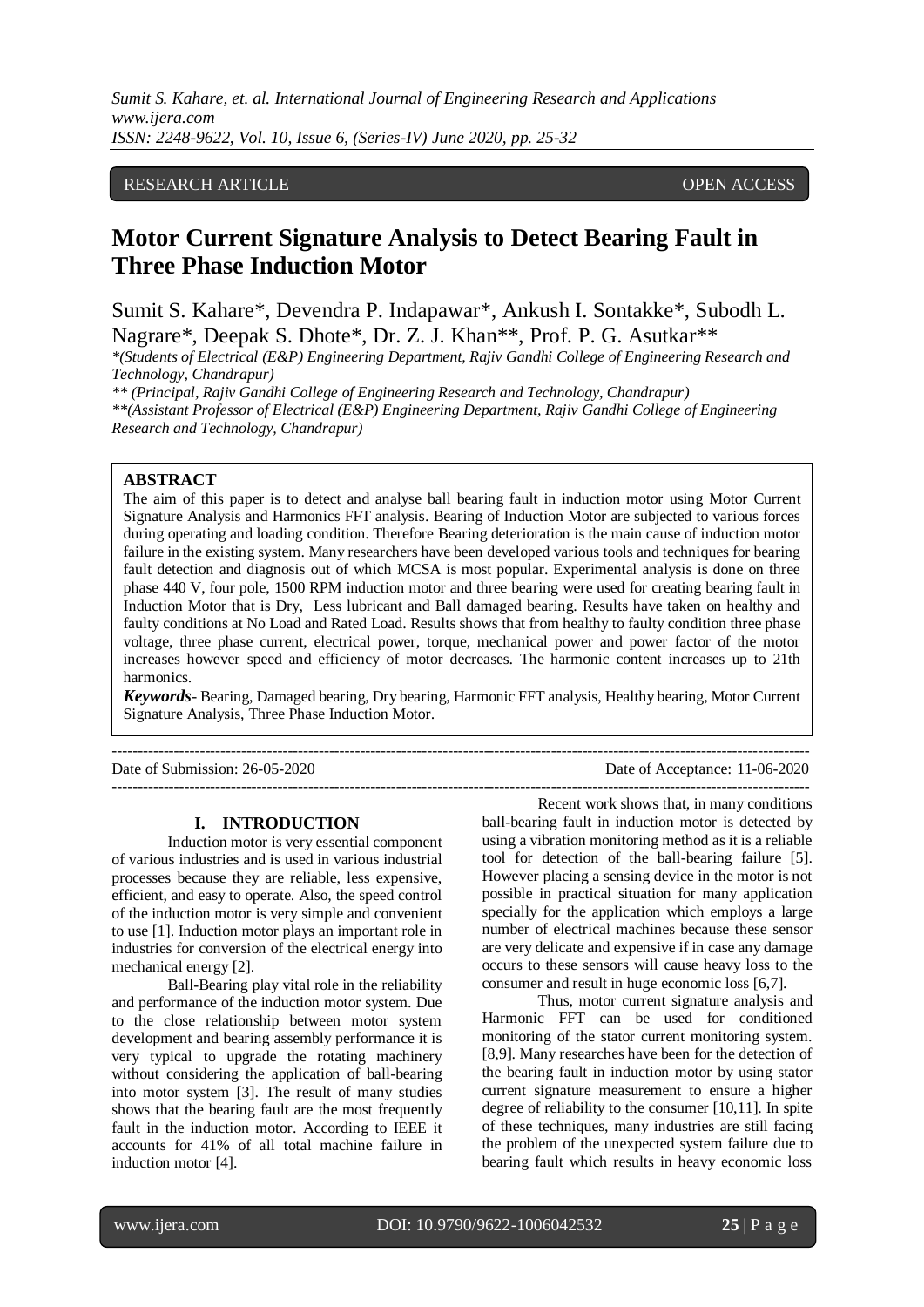and unscheduled downtime which leads to loss of the production [12, 13].

In this paper, the detection and the analysis of the ball bearing fault in induction motor is carried out by using motor current signature analysis and Harmonic FFT Analysis. Experiment is done on three phase 1 H.P, 440 V, 4 pole, 1500 RPM induction motor that is Dry, Less lubricant and Ball damaged bearing. Results has been taken on healthy and faulty conditions at No Load and Rated Load.

# **II. FAULTS IN INDUCTION MOTOR**



**Fig. 1** Faults in Induction Motor

## **III. METHOD TO DETECT BEARING FAULT**

## **1. Fast Fourier Transform**

In this technique, the motor current reading are recorded in time domain. After signal conditioning analog to digital conversion is performed. FFT is used for analyzing signals in frequency domain. It is efficient version of discrete Fourier transform algorithm that reduces the necessary number of computations. FFT is suitable and efficient for characterization of stationary signals.

## **2. Instantaneous Power FFT**.

It is used for additional measurement of supply voltage. Data provided by instantaneous power is greater than available in motor supply current alone. It includes less noise and well bounded dynamic range of remaining harmonics in absence of power grid component.

## **3. Demodulated Current Spectrum**

There is a lot of information is blurred in the noise floor of the spectrum. Demodulation is the process of extraction of the current frequency from the spectrum. In MCSA, demodulation is one of the important steps. By removing carrier frequency, we get the demodulated the current spectrum for further analysis.

## **4. Wavelet Analysis**

Wavelet is a basic function isolated with respect to time or spatial location and frequency or wavenumber. It enables the analysis localized in time frequency or the time-scale domain. It provides a time frequency representation of the signal. Fourier series expansion is unable to do this representation. In real word we need to deal with discrete sample. Hence, we need to localize the sample by wavelet analysis.

## **5. Parks Vector Approach**

The parks Vector approach falls under electric Monitoring. An approach based on parks vector is used for the real time monitoring of motor by using stator current. It is used for diagnosis of bearing failure rotor faults, inter-turn fault, stator faults and unbalanced supply voltage. It is based on the identification of specific current pattern.

## **6. Motor Current Signature Analysis**

Motor Current Signature Analysis is based on the stator current monitoring of induction motor thus it is not very expensive. MCSA uses the stator current spectrum of the machine to detect the ball bearing fault in induction motor [14]. Ideally the current signature should be pure sinusoidal but practically many harmonics are present. It is because when any electrical or mechanical fault takes place in the motor it modulate the motor current signal and lead to the addition of the sides band harmonic in the motor current This added harmonic produces the variation in magnetic field which in turn changes the mutual and self-inductance of the motor which appear in the motor supply current as sidebands around the line supply frequency. Based on these faulty current signatures the motor fault can be identified and severity of the fault can be determined [15].

## **IV. BEARING FAULTS IN INDUCTION MOTOR**

In three phase induction motor generally couple of bearing are used for the supporting the rotary shaft. The main intention of using a couple of bearing are to rotate the motor shaft freely and reduce friction. Bearing consists of an inner ring and outer ring generally called as races and a set of rolling elements they are balls. The balls are placed in between inner and outer sides of race they reduces the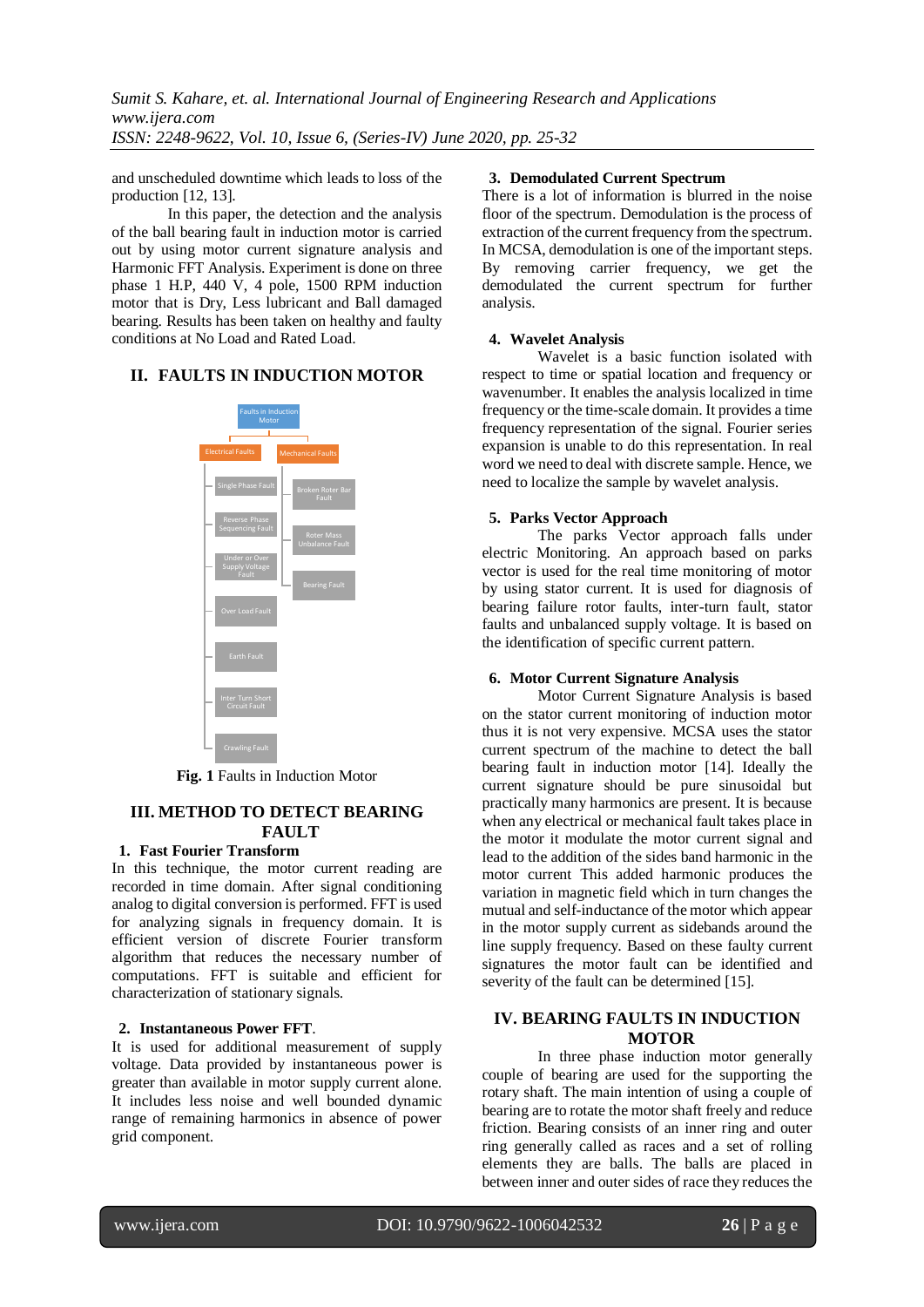friction of shaft. Further reduction of the friction can be done by using lubricating the balls [14]. Sometimes the balls, inner or outer race of bearing is damaged due to several physical problems then the fault occurs. This fault is called as bearing fault. After the occurrence of bearing fault the motor totally jammed. The main factor of bearing failure is foreign material and corrosion. This may often lead contamination of the bearing lubrication [15]. The common bearing failure is as follows:

a) Brinelling

- b) Cage Damage
- c) Contamination
- d) Electric Arcing
- e) False Brinelling
- f) Lubrication Failure
- g) Misalignment
- a) **Brinelling:** Brinelling raceway damage usually caused by mounting or dismounting of bearing. It can be identified by minute dents corresponding with the ball location. It can also be caused by shock load exerted on static shaft.
- b) **Cage Damage:** Cage damage usually cause due to vibration, excessive speed, wear and blockage.
- c) **Contamination:** Contamination caused by the presence of foreign objects into the bearing which causes scratches, pits, and lapping of raceways.
- d) **Electric Arcing:** Electric arcing occurs when electric current passing through broken bearing between balls and races. This will produces high temperature at contact points and pits on raceways and balls.
- e) **False Brinelling:** False brinelling may occur during transportation of equipment or vibration from running equipment. It appear similar to brinelling.
- f) **Lubrication Failure:** Lubrication failure can be identified by the colour of the lubrication if the colour is dark then it indicates lubrication failure. Presence of foreign material causes lubrication failure.
- g) **Misalignment:** When one side of bearing is misaligned, the balls will run from one side of race to the other around one half of circumference on the non-rotating race. This will results in high temperature and destroy lubricant [16].

#### **V. MATHEMATICAL MODELLING Total Harmonic Distortion (THD);**

The total harmonic distortion in current is given as

$$
THD = \frac{\sqrt{\sum_{n=2}^{\infty} C_{n}^{2} \, \text{rms}}}{C_{\text{fund}_{\text{rms}}}}
$$
\nor

$$
THD = \frac{\sqrt{c_3^2 + c_5^2 + \dots + c_n^2}}{c_1}
$$

The addition of current harmonic in the motor leads to the anomalies in the voltage harmonics hence total harmonic distortion in voltage harmonics as

$$
THD = \frac{\sqrt{\sum_{n=2}^{\infty} V_{n \text{ rms}}^2}}{V_{\text{fund}_{\text{rms}}}}
$$

$$
THD = \frac{\sqrt{v_3^2 + v_5^2 + \dots + v_n^2}}{v_1}
$$

Crest Factor (K) for current and voltage is given as

$$
CF = \frac{I_{\text{peak}}}{I_{\text{rms}}} \& \, CF = \frac{|V_{\text{Peak}}|}{V_{\text{RMS}}}
$$

#### **VI. EXPERIMENTAL SETUP**

The experimental setup for detection of bearing fault is as shown in figure. To illustrate the fault detection scheme, experiments were conducted on a 1 HP, 3-phase, four-pole induction motor. For data acquisition we used Fluke438-II power quality and motor analyser. The rating of motor is given in Table

|           | <b>LADIU L.</b> PROTOL INATILIZ |
|-----------|---------------------------------|
| Power     | 1 H.P. 3 Phase                  |
| Frequency | 50 Hz                           |
| Voltage   | 415 V                           |
| Current   | 1.5A                            |
| Speed     | 1500 RPM                        |
| Poles     |                                 |

**Table 1:** Motor Rating

For measurement of the RLC parameter of the motor LCR-Q-Meter Sorter is used.



**Fig. 2** Measurement of LCR Parameters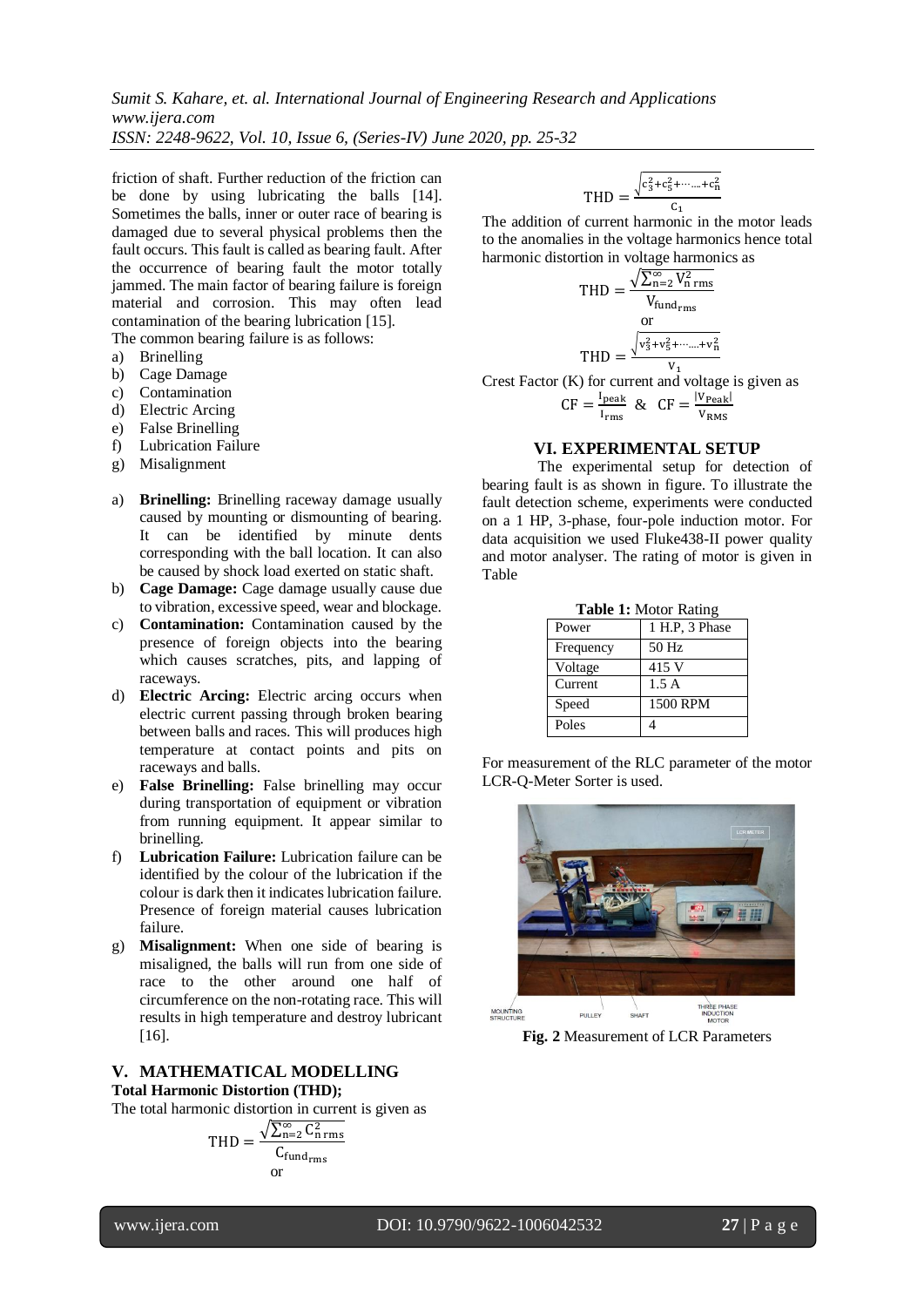

**Fig. 3** Measuring Motor Parameter

For analysis we use three bearings of 6205ZR were used. From the bearing data sheet, each bearing had 8 balls the outside diameter of a 6205ZR bearing is 52 mm and inside diameter is 25 mm. Experiments were conducted on three bearings; one of the bearing was healthy, other was dry followed by damage bearing at no load and rated load respectively. Bearing fault was created by drilling holes of various diameters (say 2mm or 3mm) both inner and outer raceways. These faults are not realistic bearing faults but these bearing faults could produce characteristic current harmonic and fault frequencies to illustrate the bearing fault detection.

| No of balls        | 8 balls         |
|--------------------|-----------------|
| Inner Diameter (d) | $25 \text{ mm}$ |
| Outer Diameter (D) | $52 \text{ mm}$ |
| Width $(B)$        | $15 \text{ mm}$ |
| Weight             | $0.129$ Kg      |

**Table 2:** Bearing Specification



To detect bearing fault motor current signature analysis and harmonic analysis is used. This method is based on stator current monitoring of induction motor. It uses the stator current spectrum of the machine for locating the ball bearing fault in the induction motor. The output stator current of the induction motor is measured by using current transformer which is in the form of probes. These readings are then send to fluke 438-II power quality and motor analyser by means of patch cords. Where we review the 10 second snapshot of mechanical and electrical parameters mainly current, voltage and frequency to view the operation over that time period. After that the data is acquired in fluke SD Card and data is extracted by means of power log fluke 438-II power quality analyser software.

By using this recorded data we calculate no load and rated load voltage, current, mechanical and electrical parameter of the healthy, dry and damage bearing separately and monitors the change in these data during the three condition by plotting the graph.

Then by using harmonic analysis we calculate the total harmonic distortion (THD) with respect to fundamental frequency up to 21st harmonic in voltage and current of healthy, dry and damaged bearing during no load and rated load condition.

## **VII. RESULT AND CONCLUSIONS**

**Table 3:** Rated Phase Voltage and Rated Phase Current

| Rated Load             |            |                      |                      |        |        |           |  |  |  |  |  |
|------------------------|------------|----------------------|----------------------|--------|--------|-----------|--|--|--|--|--|
| Conditions             |            | Phase Voltage (Vrms) | Phase Current (Arms) |        |        |           |  |  |  |  |  |
|                        | <b>VRN</b> | VYN                  | VBN                  | IR     | IY     | <b>IB</b> |  |  |  |  |  |
| <b>Healthy Bearing</b> | 234.28     | 232.21               | 232.1                | 2.35   | 2.1    | 1.8       |  |  |  |  |  |
| Dry Bearing            | 292.85     | 290.2625             | 290.125              | 2.9375 | 2.625  | 2.25      |  |  |  |  |  |
| Damaged Bearing        | 366.0625   | 362.8281             | 362.6562             | 3.6718 | 3.2812 | 2.8125    |  |  |  |  |  |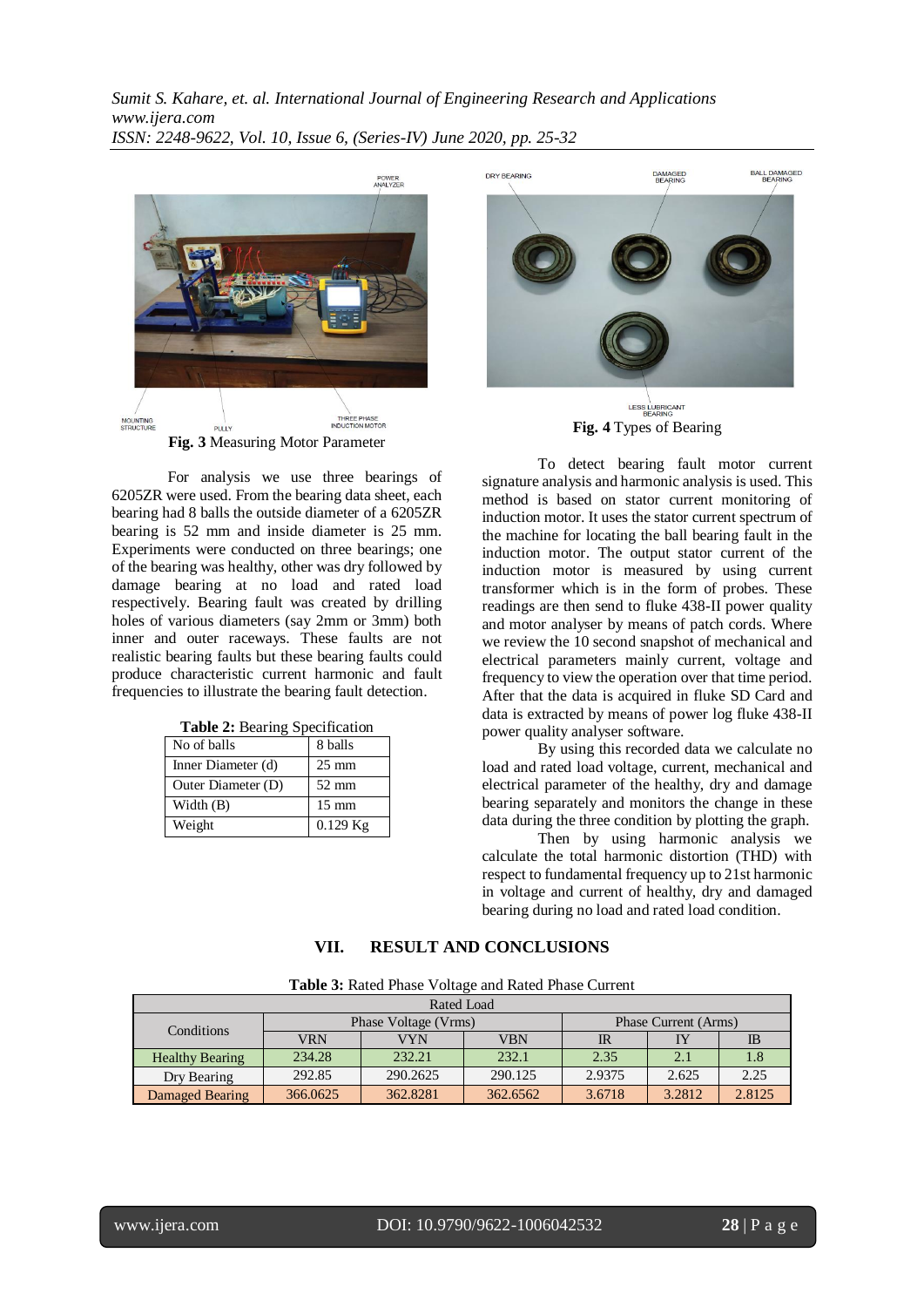*Sumit S. Kahare, et. al. International Journal of Engineering Research and Applications www.ijera.com*



*ISSN: 2248-9622, Vol. 10, Issue 6, (Series-IV) June 2020, pp. 25-32*





**Fig. 5** Electrical Power and Mechanical Power

|            | <b>Table 5:</b> Nated Load Harmonics (Healthy Bearing) |          |     |       |                |       |       |       |          |          |   |          |  |  |
|------------|--------------------------------------------------------|----------|-----|-------|----------------|-------|-------|-------|----------|----------|---|----------|--|--|
|            | Rated Load Harmonics (Healthy Bearing)                 |          |     |       |                |       |       |       |          |          |   |          |  |  |
| Conditions | K<br><b>THD</b><br>13<br>21<br>17<br>15<br>9<br>11     |          |     |       |                |       |       |       |          |          |   |          |  |  |
| <b>VRY</b> | 2.40%                                                  | $\theta$ | 100 | 0.5   | 2              | 1.3   | 0.5   |       | 0        | $\theta$ | 0 | $\Omega$ |  |  |
| VYB        | 2.40%                                                  | $\Omega$ | 100 | 0.7   | $\overline{c}$ | 1.2   | 0.7   |       | $\Omega$ | $\Omega$ | 0 | $\Omega$ |  |  |
| <b>VBR</b> | 2.50%                                                  | $\Omega$ | 100 |       | $\overline{c}$ | 1.35  |       |       | 0        | $\Omega$ | 0 | $\Omega$ |  |  |
|            | 2.40%                                                  | $\Omega$ | 100 | 0.733 | 2              | 1.288 | 0.733 |       | 0        | $\Omega$ | 0 | $\Omega$ |  |  |
| <b>IRY</b> | 2.60%                                                  |          | 100 | 1.3   | 1.3            | 1.4   | 0.2   | 0.5   | 0.2      | 0        | 0 | $\Omega$ |  |  |
| IYB        | 2.60%                                                  |          | 100 | 4.8   | 1.25           | 1.3   | 0.7   | 0.2   | 0.3      | $\Omega$ | 0 | $\Omega$ |  |  |
| <b>IBR</b> | 2.60%                                                  |          | 100 | 4     | ↑              | 1.4   |       | 0.3   | 0.5      | $\Omega$ | 0 | $\Omega$ |  |  |
|            | 2.60%                                                  |          | 100 | 3.36  | 1.5166         | 1.366 | 0.633 | 0.333 | 0.333    |          |   | $\Omega$ |  |  |

**Table 5:** Rated Load Harmonics (Healthy Bearing)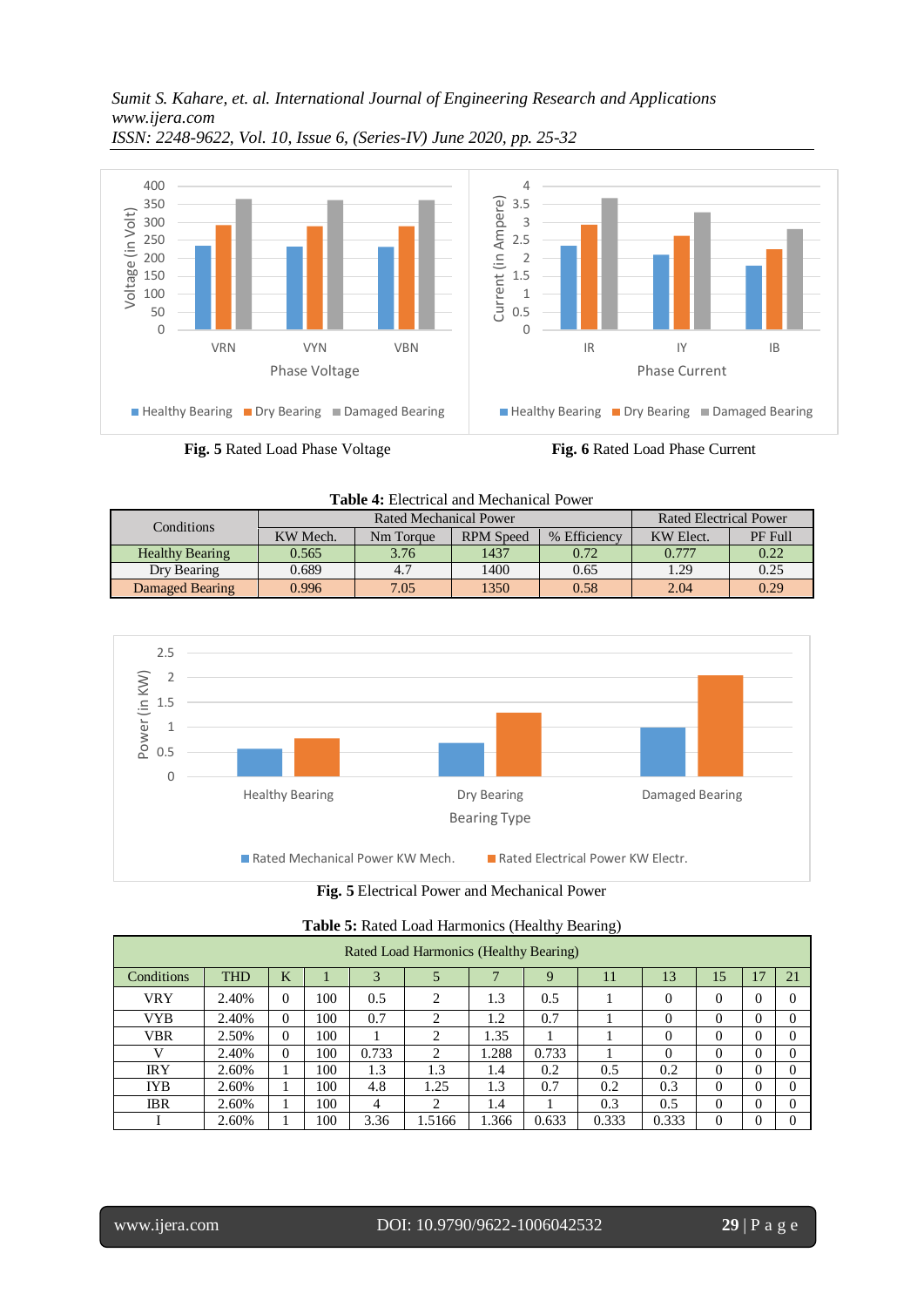



|  |  |  | Table 6: Rated Load Harmonics (Dry Bearing) |  |  |
|--|--|--|---------------------------------------------|--|--|
|--|--|--|---------------------------------------------|--|--|

| Rated Load Harmonics (Dry Bearing) |            |       |     |        |       |        |        |        |                |          |          |          |
|------------------------------------|------------|-------|-----|--------|-------|--------|--------|--------|----------------|----------|----------|----------|
| Conditions                         | <b>THD</b> | K     |     | 3      | 5     | 7      | 9      | 11     | 13             | 15       | 17       | 21       |
| VRY                                | 3.20%      | 1.5   | 100 | 1.6    | 1.9   | 1.655  |        | 0.33   | $\Omega$       | $\Omega$ | $\theta$ | $\Omega$ |
| <b>VYB</b>                         | 3.10%      | 1.49  | 100 | 1.8    | 1.633 | 1.33   |        | 0.484  | $\overline{0}$ | $\Omega$ | $\theta$ | $\Omega$ |
| <b>VBR</b>                         | 3.13%      | 1.48  | 100 | 1.72   | 1.6   | 1.2    | 0.8    | 0.33   | $\theta$       | $\Omega$ | $\theta$ | $\Omega$ |
| V                                  | 3.15%      | 1.499 | 100 | 1.7067 | 1.711 | 1.395  | 0.9333 | 0.3813 | $\Omega$       | $\Omega$ | $\theta$ | $\theta$ |
| <b>IRY</b>                         | 3.00%      | 1.504 | 100 | 1.78   | 1.9   | 1.2    | 0.63   | 0.48   | 0.22           | 0.15     | $\Omega$ | $\Omega$ |
| <b>IYB</b>                         | 3.60%      | 1.518 | 100 | 2.5    | 1.9   | 1.38   | 0.8    | 0.5    | 0.2            | 0.1      | 0.01     | $\Omega$ |
| <b>IBR</b>                         | 3.60%      | 1.519 | 100 | 2      | 2.5   | 1.48   | 0.77   | 0.5    | 0.4            | 0.2      | 0.04     | $\Omega$ |
|                                    | 3.40%      | 1.514 | 100 | 2.0933 | 2.1   | 1.3533 | 0.7333 | 0.4933 | 0.2733         | 0.15     | 0.0166   | $\Omega$ |





| <b>Table 7:</b> Rated Load Harmonics (Ball-Damage Bearing) |            |      |     |        |        |        |      |        |       |       |        |          |
|------------------------------------------------------------|------------|------|-----|--------|--------|--------|------|--------|-------|-------|--------|----------|
| Rated Load Harmonics (Ball-Damage Bearing)                 |            |      |     |        |        |        |      |        |       |       |        |          |
| Conditions                                                 | <b>THD</b> | K    |     |        |        |        |      |        | 13    |       |        | 21       |
| VRY                                                        | 0.096      | 1.73 | 100 | 4.87   | 5.5    | 4.76   | 2.8  |        | 1.54  | 1.09  | 0.1    |          |
| VYB                                                        | 0.091      | 1.7  | 100 | 4.76   | 5.43   | 4.2    | 2.36 | 1.8    | 1.49  | 1.09  |        |          |
| <b>VBR</b>                                                 | 0.091      | 1.71 | 100 | 4.69   | 5.65   | 3.9    | 2.43 | 1.776  | 1.398 |       |        |          |
|                                                            | 0.0927     | .72  | 100 | 4.7733 | 5.5267 | 4.2867 | 2.53 | 1.8587 | 1.476 | .2267 | 0.0333 |          |
| ΙRΥ                                                        | 0.094      | 1.72 | 100 | 4.4    |        | 4.56   | 3.6  | 2.83   |       | 0.8   |        |          |
| <b>IYB</b>                                                 | 0.094      | 1.72 | 100 | 4.2    | 5.3    | 4.45   | 3.5  | 2.89   | 1.18  | 0.85  |        |          |
| <b>IBR</b>                                                 | 0.093      |      | 100 |        | 5.36   | 4.38   | 3.47 | 2.7    | 1.8   | 0.7   |        | $\Omega$ |

**Table 7:** Rated Load Harmonics (Ball-Damage Bearing)

I  $\vert$  0.0935 | 1.7133 | 100 | 4.2 | 5.22 | 4.4633 | 3.5233 | 2.8067 | 1.3933 | 0.7833 | 0 | 0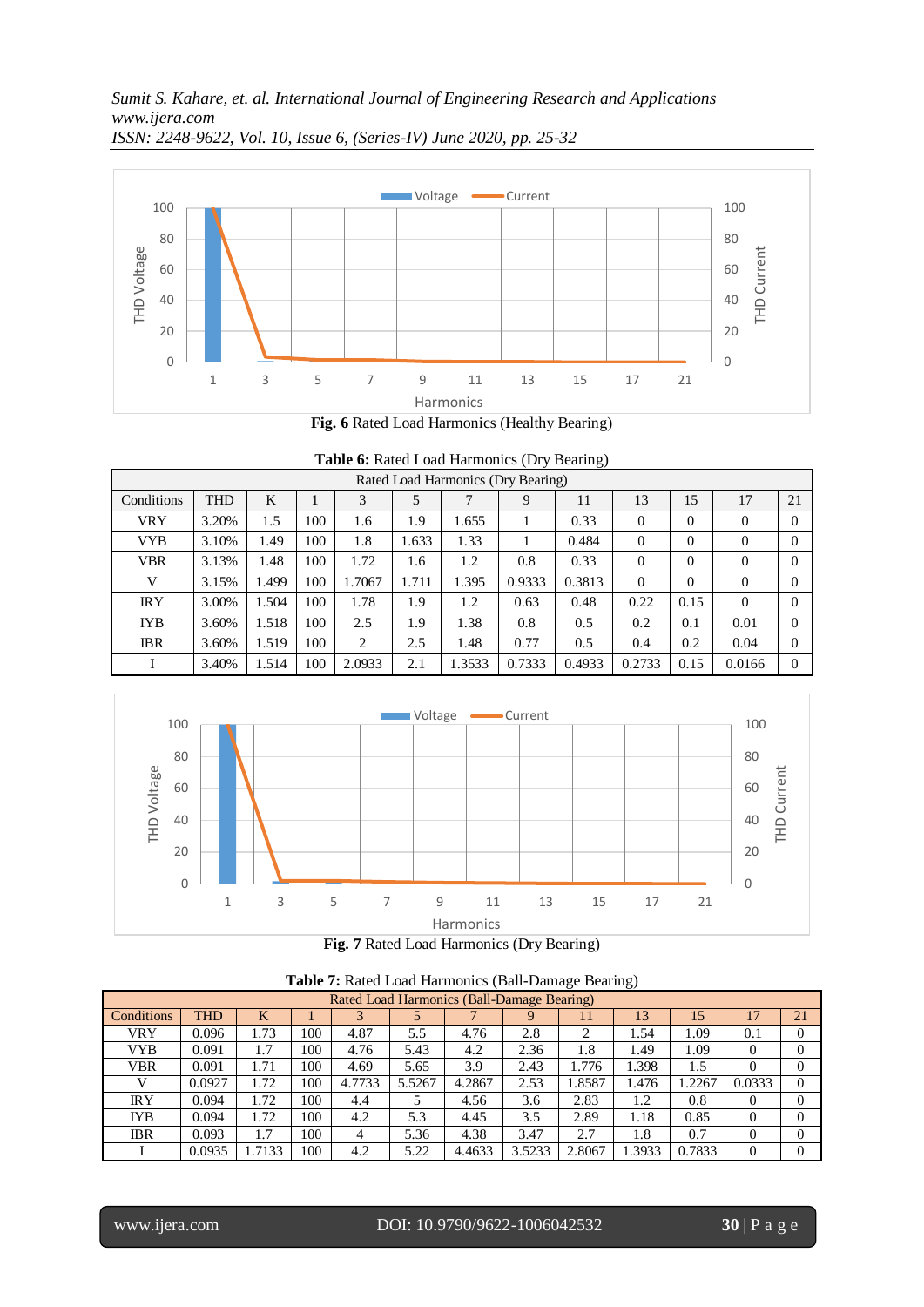

**Fig. 8** Rated Load Harmonics (Ball-Damage Bearing)

## **VIII. RESULT**

Induction Motor is one of the most important parts of the industry. It is also called the Horse-force of the industry. If fault placed on motor it leads to shutdown of the industry therefore online condition monitoring and fault detection is essential to prevent industry from huge loss and also helps to prevent valuable human life.

Different types of fault take place on Induction Motor they are classified as electrical fault and mechanical fault. Electrical fault are categorised as Stator related fault such as inter-turn fault, phase to phase, phase to ground, Stator insulation fault. Mechanical fault are categorised as bearing related fault, rotor related fault and eccentricity fault. From the literature it has been observed that 40% of Induction Motor fault are related to bearing failure.

In this project, Analysis of Bearing fault has done through Motor current signature analysis (MCSA) and Harmonics analysis. The Bearing faults has created by using different types of bearing Healthy bearing, Dry bearing, Damaged bearing, Ball damaged bearing. The analysis has been carried out on healthy condition and Faulty condition. The result has been taken on No Load and Rated Load Condition by using MCSA and Harmonic FFT. From Results it can be concluded that three phase voltage has increased from 234.28 V to 366.0625 V, current increased from 2.35 A to 3.6718 A. Mechanical power increase to 0.565 KW to 0.996 KW, torque increased from 3.76 N-m to 7.05 N-m, Electrical power increased from 0.777 KW to 20.4 KW whereas speed decreased from 1437 RPM to 1350 RPM. The efficiency of motor decreased from72% to 58%. Harmonic FFT shows that harmonic contents increases to 21th harmonic.

# **IX. CONCLUSION**

Electrical machinery is the one of the important parts of the industries. Failure of the induction motor can cause production of downtime and result in huge loss of revenue and maintenances. Timely detection of the motor faults results in saving of these losses. Development of fault in the motor lead to addition of harmonic content in motor waveform which can cause mechanical as well as electrical damage to the motor. MCSA and Harmonic analysis helps in continuous real time tracking of ball bearing fault in induction motor operating under continuous and variable load. It can be applied anywhere in the industry where electric motor is used. It serves as the important diagnosis tool for conditioning monitoring of the fault in electric motor.

#### **REFERENCE**

- [1]. Akshat Singhal, Meera A. Khandekar "Bearing fault detection in induction motor using motor current signature analysis", International Journal of Advanced Research in Electrical, Electronics and Instrumentation Engineering Vol. 2, Issue 7, July 2013 , pp. 3258-3264
- [2]. E. J. Thornton and J. K. Armintor, The Fundamentals Of AC Electric Induction Motor Design And Application, Proceedings of twentieth international pump users symposium, Houston, Texas, March 17-20, 2003
- [3]. J. R. Bednarczyk, Induction Motor Theory, (PDH Center, 2012)
- [4]. R. R. Schoen, T. G. Habetler, F. Kamran and R. G. Bartfield, "Motor bearing damage detection using stator current monitoring," in IEEE Transactions on Industry Applications, vol. 31, no. 6, pp. 1274-1279, Nov.-Dec. 1995, doi: 10.1109/28.475697.